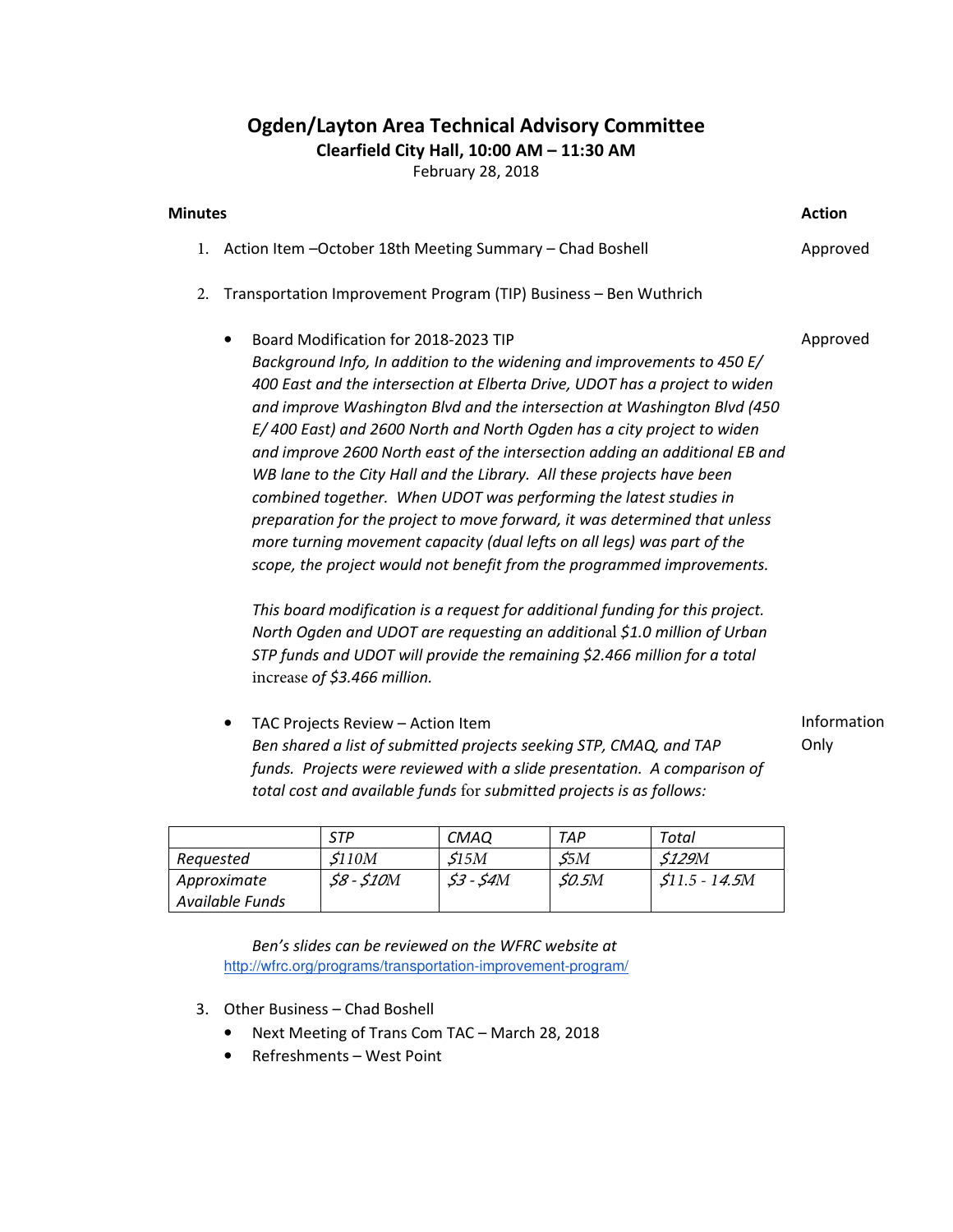## Attendance Roll

## Ogden – Layton Technical Advisory Committee

## Date 28 February 2018

Please check your name or add it to the list below and update your contact information if needed.

| $\boldsymbol{\mathsf{v}}$ | <b>Name</b>          | Organization                  | Phone        | E-mail                        |
|---------------------------|----------------------|-------------------------------|--------------|-------------------------------|
|                           | Adamson, Dave        | <b>UDOT</b>                   | 801.781.0545 | deadamson@utah.gov            |
|                           | Allen, Jason         | PEC                           | 801.641.3403 | jallen@pec.us.com             |
|                           | Allen, Tracy         | JUB (Hooper City)             | 801.547.0393 | tla@jub.com                   |
|                           | Anderson, Cheryl     | <b>UTA Rideshare</b>          | 801.287.2062 | canderson@rideuta.com         |
|                           | Anderson, Jared      | <b>Weber County</b>           |              |                               |
|                           | Anderson, Jon        | South Ogden City              | 801.622.2903 | jandersen@southogdencity.com  |
|                           | Anderson, Justin     | Ogden City                    | 801.629.8982 | janderson@ogdencity.com       |
|                           | Anderson, Scott      | <b>Woods Cross City</b>       | 801.292.4421 | sanderson@woodscross.com      |
| X                         | Anderson, Steve      | <b>West Haven City</b>        | 801.430.3996 | steve@westhavencity.com       |
|                           | Asay, Dave           | Front Line Public Involvement | 801.712.3030 | dave@frontlinepi.com          |
|                           | Ayala, Dean          | Jones & Associates            | 801.476.9767 | dean@jonescivil.com           |
|                           | <b>Barrow, Glenn</b> | <b>Hooper City</b>            | 801.732.1064 | hoopercity@hotmail.com        |
|                           | Bartholomew, Tina    | UTA                           | 801.237.1953 | tbartholomew@rideuta.com      |
| X                         | Bean, Amy            | Layton City                   | 801.336.3700 | abean@laytoncity.org          |
|                           | Beecher, Dave        | UTA                           | 801.237.1906 | dbeecher@rideuta.com          |
|                           | Bennion, Wayne       | <b>WFRC</b>                   | 801.773.5559 | wbennion@wfrc.org             |
| X                         | Billings, Kip        | <b>WFRC</b>                   | 801.773.5559 | kbillings@wfrc.org            |
| X                         | Bingham, Elden       | <b>UDOT</b>                   | 801.870.4024 | eldenbingham@utah.gov         |
|                           | Bjerreguard, John    | Roy City                      |              | wcjcb@comcast.net             |
|                           | Bjornstad, Julie     | <b>WFRC</b>                   | 801.363.4250 | jbjornstad@wfrc.org           |
|                           | Bloemen, Brian       | <b>Syracuse City</b>          | 801.619.9630 | bbloemen@syracuseut.com       |
| X                         | Boshell, Chad        | <b>Farmington City</b>        | 801.939.9287 | cboshell@farmington.utah.gov  |
|                           | <b>Bradley, Mark</b> | <b>Brigham City</b>           | 435.734.6616 | mbradley@brighamcity.utah.gov |
|                           | Breismaster, Harry   | <b>HAFB</b>                   | 801.777.7505 | Harry.briesmaster@us.af.mil   |
|                           | <b>Burton, Barry</b> | Davis County                  | 801.451.3279 | barry@daviscountyutah.gov     |
| X                         | Bush, Kent           | Clearfield City               | 801.825.1490 | Kbush7@live.com               |
|                           | Call, Jon            | North Ogden City              | 801.675.6455 | jcall@noogden.org             |
|                           | Call, Steve          | <b>FHWA</b>                   | 801.955.3513 | Steve.call@dot.gov            |
| X                         | Campbell, Kevin      | Centerville City/ESI          | 801.263.1752 | kevin.campbell@esieng.com     |
|                           | Cheney, Lloyd        | <b>Bountiful City</b>         |              |                               |
|                           | Chestnut, Chris      | <b>UTA</b>                    | 801.243.9087 | cchesnut@rideuta.com          |
| X                         | Child, Mike          | Clinton                       | 801.941.9131 | mchild@clintoncity.com        |
|                           | Christensen, Curtis  | <b>Weber County</b>           | 801.399.8374 | cchriste@co.weber.ut.us       |
|                           | Christensen, Todd    | <b>Bountiful City</b>         | 801.298.6125 |                               |
|                           | Christiansen, Ryan   | West Haven/GE                 | 801.476.0202 | ryan@gecivil.com              |
|                           | Clark, Kim           | <b>Travelwise</b>             | 801.860.7354 | kim@v-i-a-consulting.com      |
|                           | Claussen, Valerie    | <b>Pleasant View</b>          | 801.827.0408 | vclaussen@pleasantviewcity,co |
| $\chi$                    | Cobabe, Bill         | Pleasant View City            | 801.827.0468 | bcobabe@pleasantviewcity.com  |
| X                         | Covington, Zac       | <b>BRAG</b>                   |              |                               |
|                           | Cutler, Gordon       | <b>Uintah City</b>            | 801.476.0356 | 2940799@comcast.net           |
|                           | Cypers, Amber        | Lochner                       | 801.415.5800 | acypers@hwlochner.com         |
|                           | Dabb, Kim            | Clearfield                    | 801.525.4401 | Kim.Dabb@clearfieldcity.org   |
|                           | Davenport, LaNiece   | <b>WFRC</b>                   | 801.363.4250 | ldavenport@wfrc.org           |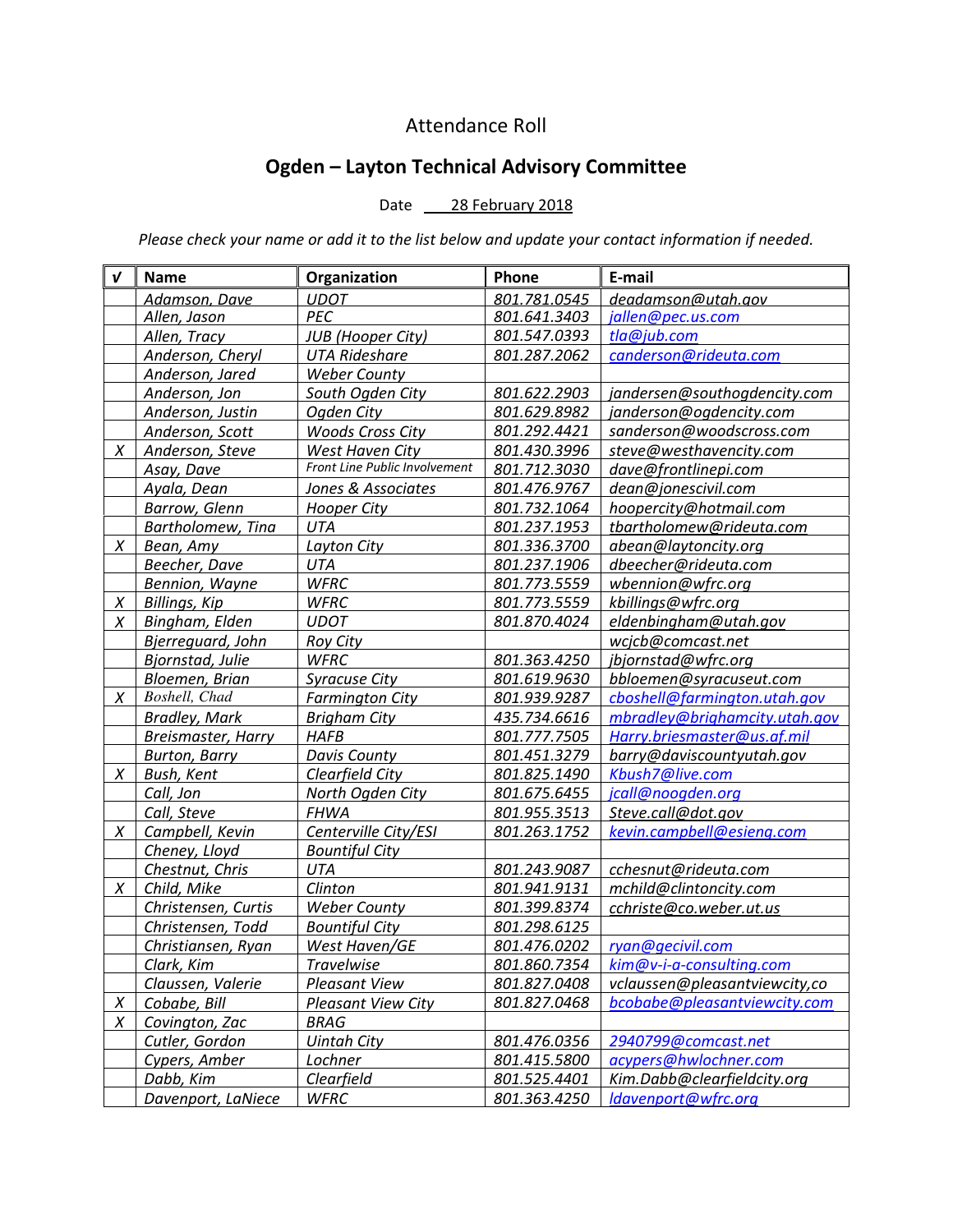| X      | Davis, Boyd         | <b>West Point</b>         | 801.776.0970 | bdavis@westpointcity.org       |
|--------|---------------------|---------------------------|--------------|--------------------------------|
|        | Dean, Bart          | UTA-Mt. Ogden             | 801.510.1557 | bdean@rideuta.com              |
|        | Dixon, Matt         | South Ogden City          | 801.622.2702 | mdixon@southogdencity.com      |
|        | Douglas, Shawn      | <b>Riverdale City</b>     | 801.394.5541 | sdouglas@riverdale.state.ut.us |
|        | Edwards, Barry      | North Salt Lake city      | 801.335.8707 | barrye@nslcity,org             |
|        | Edwards, Bren       | Plain City                | 801.309.5206 | Brene@plaincityutah.org        |
|        | Eggett, Michael     | Riverdale City            | 801.394.5541 | meggett@riverdalecity.com      |
| X      | Gardner, Loria      | N. Ogden/Pleasant View    | 801.940.4317 | lgardner@pleasantviewcity.com  |
|        | Gillies, Daniel     | Ogden City                | 801-629-8991 | danielgillies@ci.ogden.ut.us   |
|        | Gooch, Cindy        | <b>JUB Engineers</b>      | 801.643.1761 | cgooch@jub.com                 |
|        | Green, Brandon      | <b>Fruit Heights City</b> | 801.546.0861 | bgreen@fruitheightscity.com    |
|        | Green, Kerry        | <b>Hooper City</b>        | 801.941.0571 | Kerry@HooperCity.com           |
|        | Griffin, Kevin      | <b>UDOT Region 1</b>      | 801.620.1683 | kgriffin@utah.gov              |
|        | Gunn, Steve         | <b>Holladay City</b>      |              | Squnns6@gmail.com              |
|        | Hacker, Ned         | <b>WFRC</b>               | 801.363.4250 | nhacker@wfrc.org               |
|        | Halford, Val John   | <b>WFRC</b>               | 801.773.5559 | vhalford@wfrc.org              |
|        | Hall, Jared         | <b>Roy City</b>           | 801.774.1027 | jhall@royutah.org              |
|        | Hancock, Jared      | Hooper City               | 801.732.1064 | hoopercity@gmail.com           |
| X      | Harris, Rex         | <b>UDOT R1</b>            | 801.791.3926 | rexharris@utah.gov             |
| Χ      | Harris, Steve       | <b>Washington Terrace</b> | 801.395.8289 | steveh@washingtonterracecity.o |
| Χ      | Haskell, Alma       | UTA                       | 801.741.8813 | ahaskell@rideuta.com           |
| X      | Heiner, Samuel      | Jones & Associates        | 801.476.9767 | Samuel@jonescivil.com          |
|        | Hess, Scott         | <b>WFRC</b>               | 801.363.4250 | shess@wfrc.org                 |
|        | Hodge, Scott        | Clearfield                | 801.525.4430 | shodge@clearfieldcity.com      |
|        | Humphreys, Brad     | <b>UDOT</b>               | 801.620.1605 | bhumphreys@utah.gov            |
| X      | Hunt, Jill          | <b>Pleasant View City</b> | 801.645.7260 | jhunt@pleasantviewcity.com     |
|        | Jacobsen, Carrie    | <b>UDOT R1</b>            | 801.620.1673 | cjacobson@utah.gov             |
|        | Jefferies, Randy    | <b>UDOT</b>               | 801.620.1690 | rjefferies@utah.gov            |
|        | Johner, Jory        | <b>WFRC</b>               | 801.773.5559 | jjohner@wfrc.org               |
|        | Johnsom, Hal        | <b>UTA</b>                | 801.237.1905 | hjohnson@rideuta.com           |
|        | Jones, Brandon      | Fruit Heights City/So.    | 801.476.9767 | brandonj@jonescivil.com        |
|        | Jones, Brett        | Perry City                | 801.476.9767 | brettj@jonescivil.com          |
|        | Jones, Catherine    | <b>UDOT</b>               | 801.887.3449 | catherinejones@utah.gov        |
|        | Jones, Laynee       | Lochner                   | 801.231.1160 | ljones@hwlochner.com           |
|        | Knobloch, Wendelin  | <b>American Fork City</b> |              | wendelin@afcity.net            |
|        | LaBonty, G. J.      | UTA                       | 801.237.1979 | glbonty@rideuta.com            |
| $\chi$ | Laing, Tyler        | <b>UDOT</b>               | 801.910.2491 | tlaing@utah.gov                |
| X      | Larsen, Paul        | <b>Brigham City</b>       | 435.734.6603 | plarsen@brighamcity.utah.gov   |
|        | Lawrence, Bill      | UDOT                      | 801.964.4468 | BillLawrence@utah.gov          |
|        | Laws, Kyle          | <b>West Point City</b>    | 801.776.0970 | klaws@westpointcity.utah.gov   |
|        | Leetham, Ken        | North Salt Lake City      | 801.335.8725 | kenl@nslcity.org               |
|        | Leonard, Blaine     | <b>UDOT TOC</b>           | 801.887.3723 | BLeonard@utah.gov              |
|        | Leonard, Bruce      | <b>Brigham City</b>       | 435.734.6614 | bleonard@brighamcity.utah.gov  |
|        | Long, Tammy         | South Weber City          | 801.570.1368 | tlong@southwebercity.com       |
|        | Lund, Kellie        | <b>FHWA</b>               | 801.955.3522 | kelly.lund@dot.gov             |
|        | Lyons, Scott        | <b>Box Elder County</b>   | 435.734.3316 | slyons@boxeldercounty.org      |
|        | Macfarlane, Beverly | <b>Sunset City</b>        | 801.589.3023 | Mayor@Sunset-ut.com            |
| X      | Mathis, Michael     | <b>Syracuse City</b>      | 801.529.7004 | mmathis@syracuseut.com         |
|        | McFarland, Shane    | <b>JUB Engineers</b>      | 801.837.8783 | smcfarland@jub.com             |
|        | Miller, Richard     | UTA                       | 801.231.6515 | rimiller@rideuta.com           |
|        | Monroe, Jason       | <b>Sunset City</b>        | 801.668.5312 | jmonroe@sunset.ut.com          |
| Χ      | Montgomery, Greg    | Ogden                     |              | gregmontgomery@ci.ogden.ut.u   |